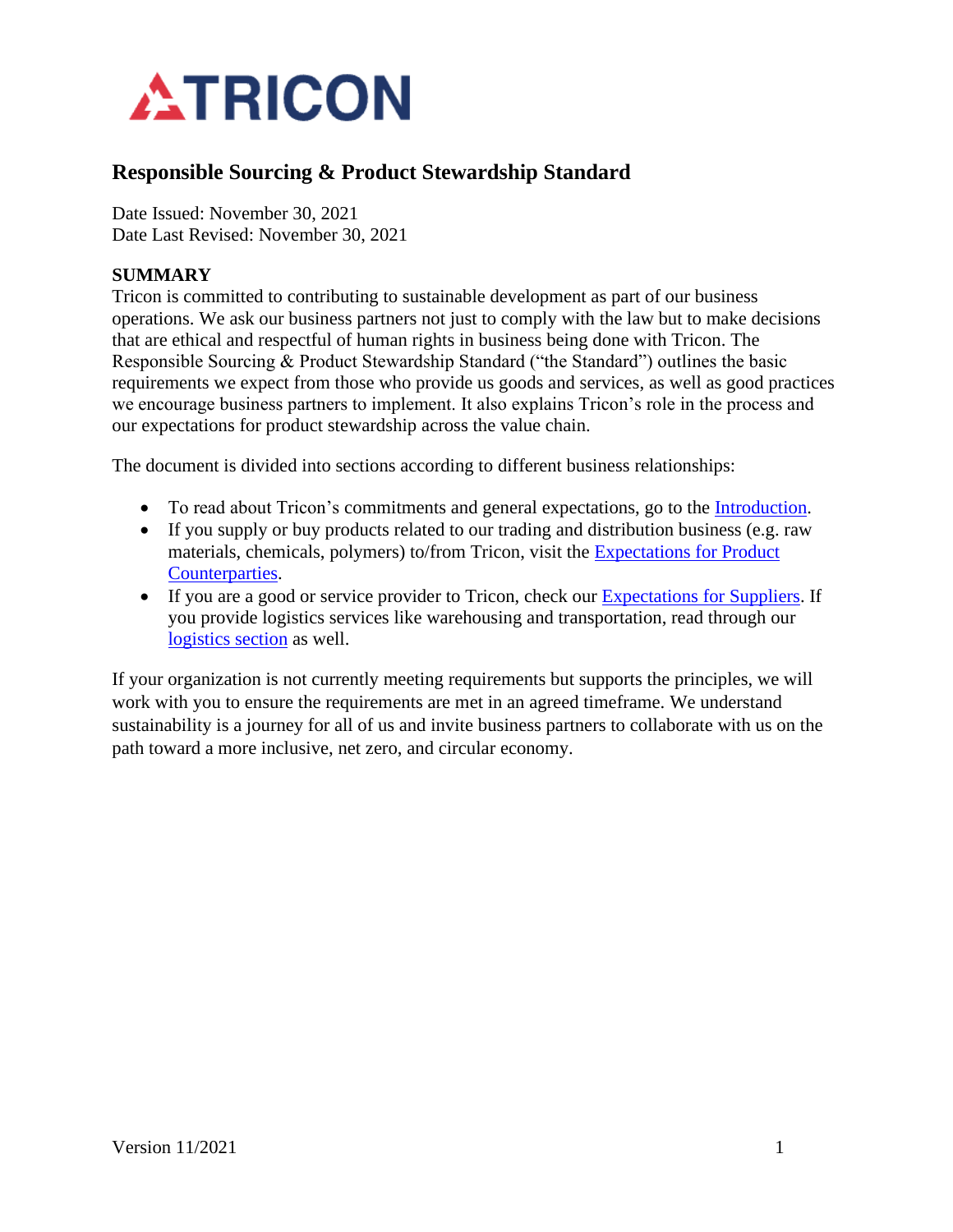

## <span id="page-1-0"></span>**Introduction to the Responsible Sourcing & Product Stewardship Standard**

## **PURPOSE**

Tricon's Responsible Sourcing & Product Stewardship Standard ("the Standard") outlines our approach to value chain sustainability. It aims to help our suppliers and customers do business responsibly and develop good practice in ethical, environmental, and social topics.

This standard reflects our ambition to create positive social and environmental change beyond our own boundaries and contribute to a more just, inclusive, and environmentally sustainable society. We ask our suppliers and partners in the value chain to support this ambition.

## **SCOPE**

The Standard applies to Tricon, its entities, and those we conduct business with. It is intended to provide expectations and guidance for business partners in the work they do with Tricon.

In certain jurisdictions, the expectations in this Standard may go beyond local regulation, as it is intended to serve as a global standard for social and environmental responsibility. In other cases, local regulation may be higher, and you should comply with that higher standard. The standard highlights "basic requirements" and "good practice." We recognize sustainability is a collaborative journey and take a view to continuous improvement.

## **RESPONSIBILITIES**

### **Tricon's Responsibilities**

Tricon employees are responsible for knowing and implementing this Standard and working through our business relationships to uphold the principles and obligations detailed here. The Chief Sustainability Officer and Chief Compliance Officer are responsible for updating and reviewing this guidance, in alignment with the Sustainability Committee, and supporting implementation with tools, resources, and training and capacity building.

## **Supplier's Responsibilities**

Suppliers are responsible for understanding and working as appropriate to align with this standard, meeting basic requirements relevant to their company's operations. Suppliers are encouraged to implement good practice measures and improvements.

## **COMMITMENTS**

## **Tricon's Responsible Sourcing Commitment**

We are committed to purchasing materials and services from suppliers that operate responsibly and offer environmental or social benefits or smaller footprints. We ask suppliers, according to risk level, to complete self-assessment questions during the onboarding process, as part of our due diligence. Tricon will evaluate sustainability in supplier selection, aiming to provide preference to demonstrated sustainability performance and improvements, and competitively select suppliers without compromising the principles of this Standard.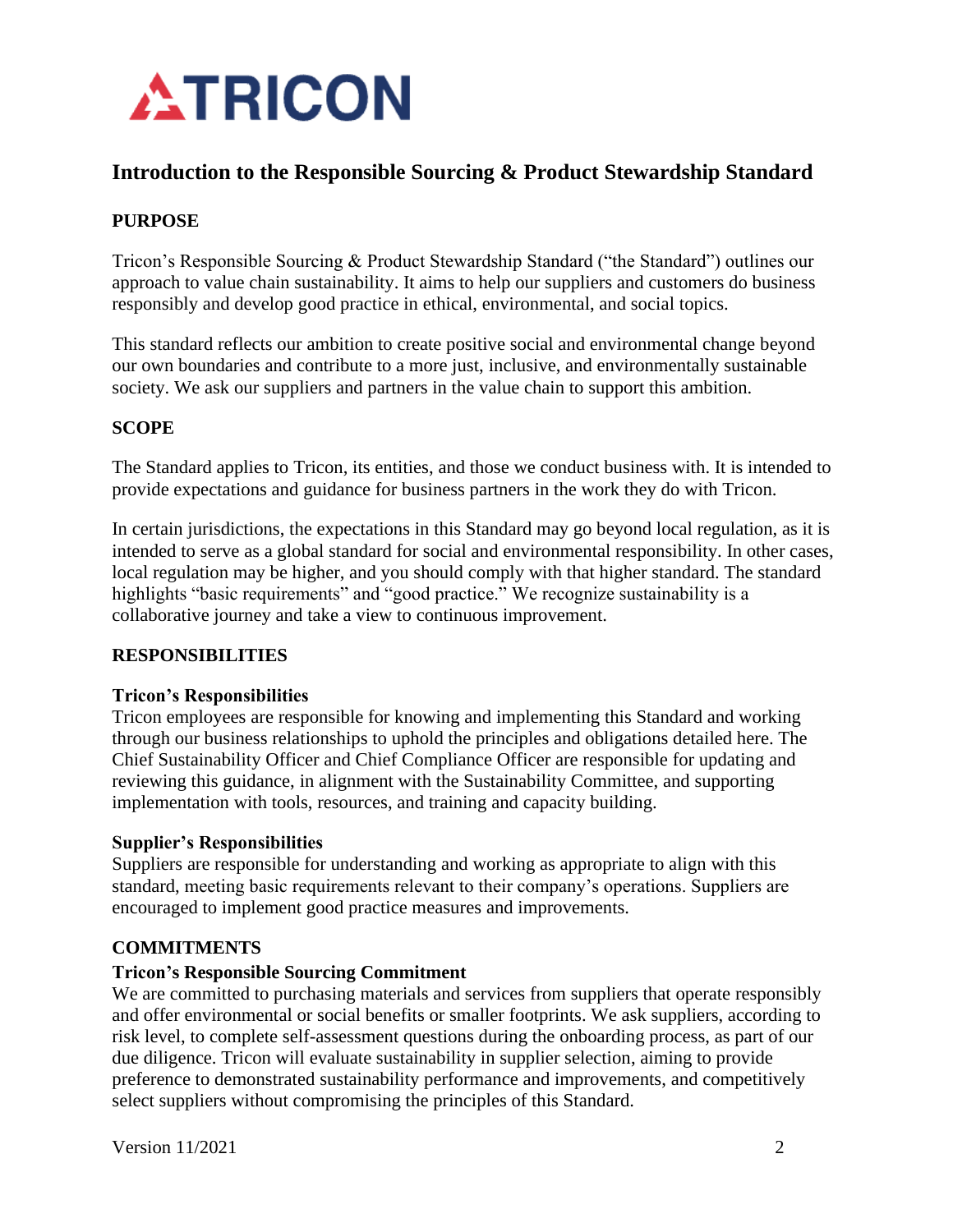

### **Tricon's Product Stewardship Commitment**

We believe in promoting sustainable product stewardship through industry and stakeholder collaboration and by leveraging our position in the value chain to create awareness and opportunity for more sustainable product production and use.

We comply with applicable environmental laws and regulation, including governance around the products we trade. Tricon only trades legal products and products that have a legitimate purpose in supporting people and the economy. We endeavor to gradually increase the environmental sustainability of the portfolio of products we trade.

Hazardous materials, chemicals, and dangerous substances must be safely stored, handled, recycled, reused, disposed, and reported per applicable regulations, such as the US Toxic Substances Control Act, ADN, and Regulation (EC) No 1272/2008 on the classification, labelling and packaging of substances and mixtures (CLP Regulation). Product handling must protect the health and safety of people and the environment, meeting relevant quality specifications. This includes, where applicable, that Tricon provide a copy of the current safety data sheets to customers and logistics providers, in compliance with regulation. Tricon subscribes to CHEMTEL which provides world-wide around the clock support to questions about the products we trade.

### **Tricon's Commitment to Responsible Investments**

Tricon may invest in capital goods, joint ventures, assets, and acquisitions. We will undertake environmental, social, and governance due diligence for these investments. Tricon aims to invest in ways that meaningfully improve economic, environmental, social, and governance results.

### **REPORTING ISSUES**

Suppliers and business partners should report any issues or violations to Tricon Listens Helpline via our website. Tricon will investigate any concern raised.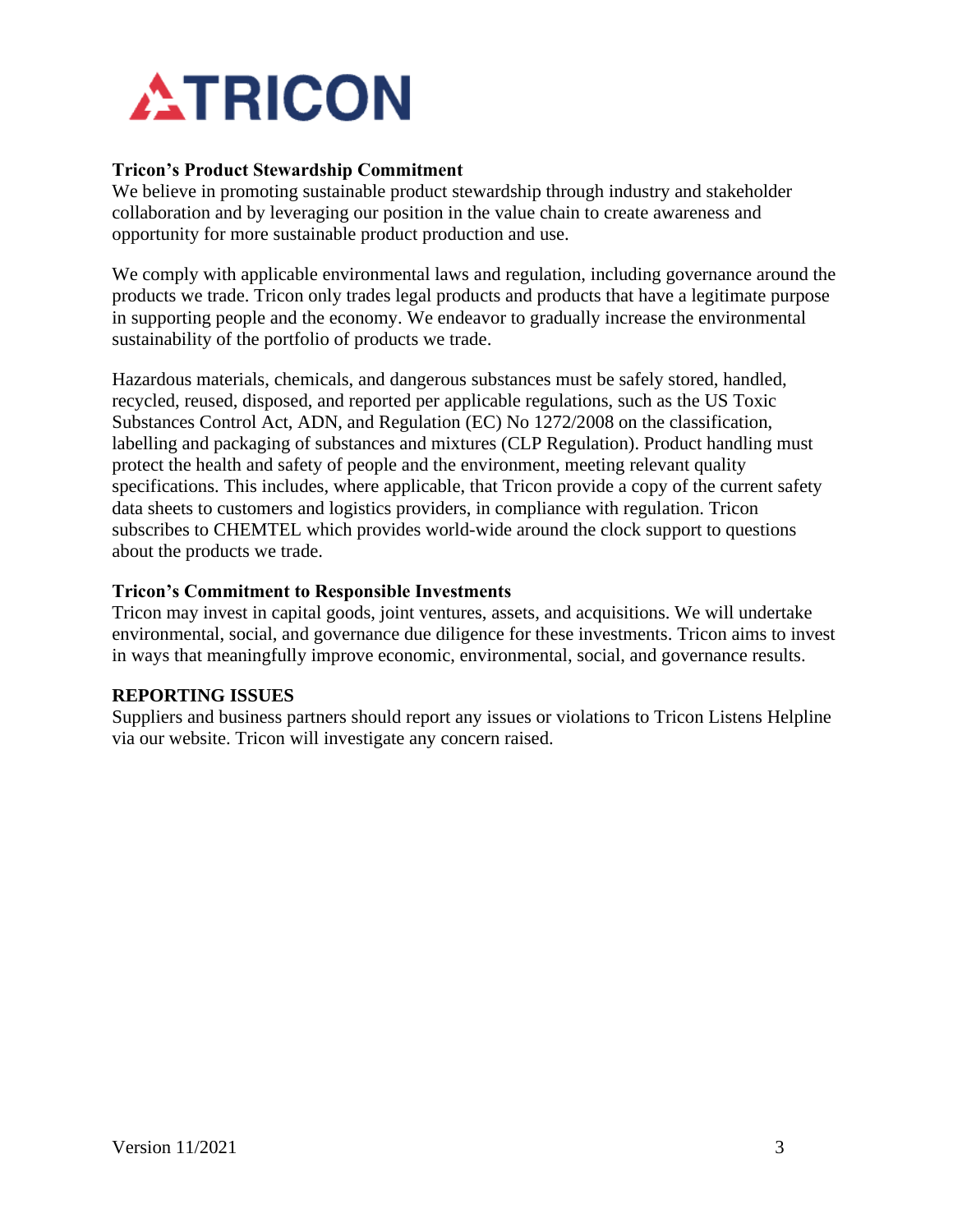

## **Expectations for Tricon's Suppliers**

This section applies to all Tricon's direct or Tier 1 suppliers, including agents, brokers, material providers, service providers, logistics providers, and other upstream supply chain relationships. Trading product suppliers should visit the Product Stewardship section.

<span id="page-3-0"></span>

| <b>Basic Requirements</b>                                                                                                                                                                                                                                                                                                                                                                                                                                                                                                                                                                                        | <b>Good Practice</b>                                                                                                                                                                                        |  |
|------------------------------------------------------------------------------------------------------------------------------------------------------------------------------------------------------------------------------------------------------------------------------------------------------------------------------------------------------------------------------------------------------------------------------------------------------------------------------------------------------------------------------------------------------------------------------------------------------------------|-------------------------------------------------------------------------------------------------------------------------------------------------------------------------------------------------------------|--|
| <b>ETHICS &amp; COMPLIANCE</b>                                                                                                                                                                                                                                                                                                                                                                                                                                                                                                                                                                                   |                                                                                                                                                                                                             |  |
| General                                                                                                                                                                                                                                                                                                                                                                                                                                                                                                                                                                                                          |                                                                                                                                                                                                             |  |
| Comply with all applicable laws and regulations in the countries where they<br>$\bullet$<br>operate, including anti-bribery and anti-corruption laws; laws relating to<br>international trade, including sanctions, export controls, and reporting<br>obligations; data privacy and protection; and anti-trust and competition laws.                                                                                                                                                                                                                                                                             | Conduct regular training and communication campaigns to<br>$\bullet$<br>promote ethical conduct and awareness of the compliance<br>programs.                                                                |  |
| Anti-Corruption: Tricon has zero tolerance for any act of bribery or corruption. We do not improperly offer, give, or accept anything of value to obtain or<br>retain business or for any other purpose. "Anything of value" should be viewed very broadly: cash, an expensive gift, the use of a beach house, and a job offer<br>are all examples of "anything of value."                                                                                                                                                                                                                                       |                                                                                                                                                                                                             |  |
| Conduct business without bribery, corruption, or any type of fraudulent<br>behavior.<br>Providing and receiving courtesies such as gifts, meals, travel, or<br>$\bullet$<br>entertainment ("Hospitalities") can be perfectly appropriate and a normal part<br>of a business relationship. Suppliers should keep in mind, however, that the<br>provision of Hospitalities can be corrupt or appear to be corrupt. When<br>transacting Tricon-related business, suppliers may not offer, give or accept<br>any Hospitalities that could compromise or raise doubts about the objectivity<br>of the decision maker. | Senior management are engaged in the ethics and<br>$\bullet$<br>compliance program and promote transparency and<br>accountability with appropriate record keeping,<br>traceability, and management systems. |  |
| <b>Business and Financial Records</b>                                                                                                                                                                                                                                                                                                                                                                                                                                                                                                                                                                            |                                                                                                                                                                                                             |  |
| Provide honest and accurate invoices.<br>$\bullet$                                                                                                                                                                                                                                                                                                                                                                                                                                                                                                                                                               |                                                                                                                                                                                                             |  |
| <b>Export Controls</b>                                                                                                                                                                                                                                                                                                                                                                                                                                                                                                                                                                                           |                                                                                                                                                                                                             |  |
| Follow all applicable and lawful export control laws. Where applicable, suppliers should not reexport Tricon products in a way that violates export<br>control laws and sanctions.<br>Evaluate any suspicious circumstance regarding controlled products, end-use, end-user, or ultimate country of destination.                                                                                                                                                                                                                                                                                                 |                                                                                                                                                                                                             |  |
| Antitrust and Anti-Competitive Business Practices                                                                                                                                                                                                                                                                                                                                                                                                                                                                                                                                                                |                                                                                                                                                                                                             |  |
| Antitrust/competition laws promote competition and protect consumers from anticompetitive practices. Some common examples of competition law<br>$\bullet$<br>violations include price-fixing, bid rigging, and market allocation. As it pertains to business with Tricon, Tricon suppliers must refrain from any of<br>these practices if they violate applicable laws.                                                                                                                                                                                                                                          |                                                                                                                                                                                                             |  |
| <b>Conflicts of Interest</b>                                                                                                                                                                                                                                                                                                                                                                                                                                                                                                                                                                                     |                                                                                                                                                                                                             |  |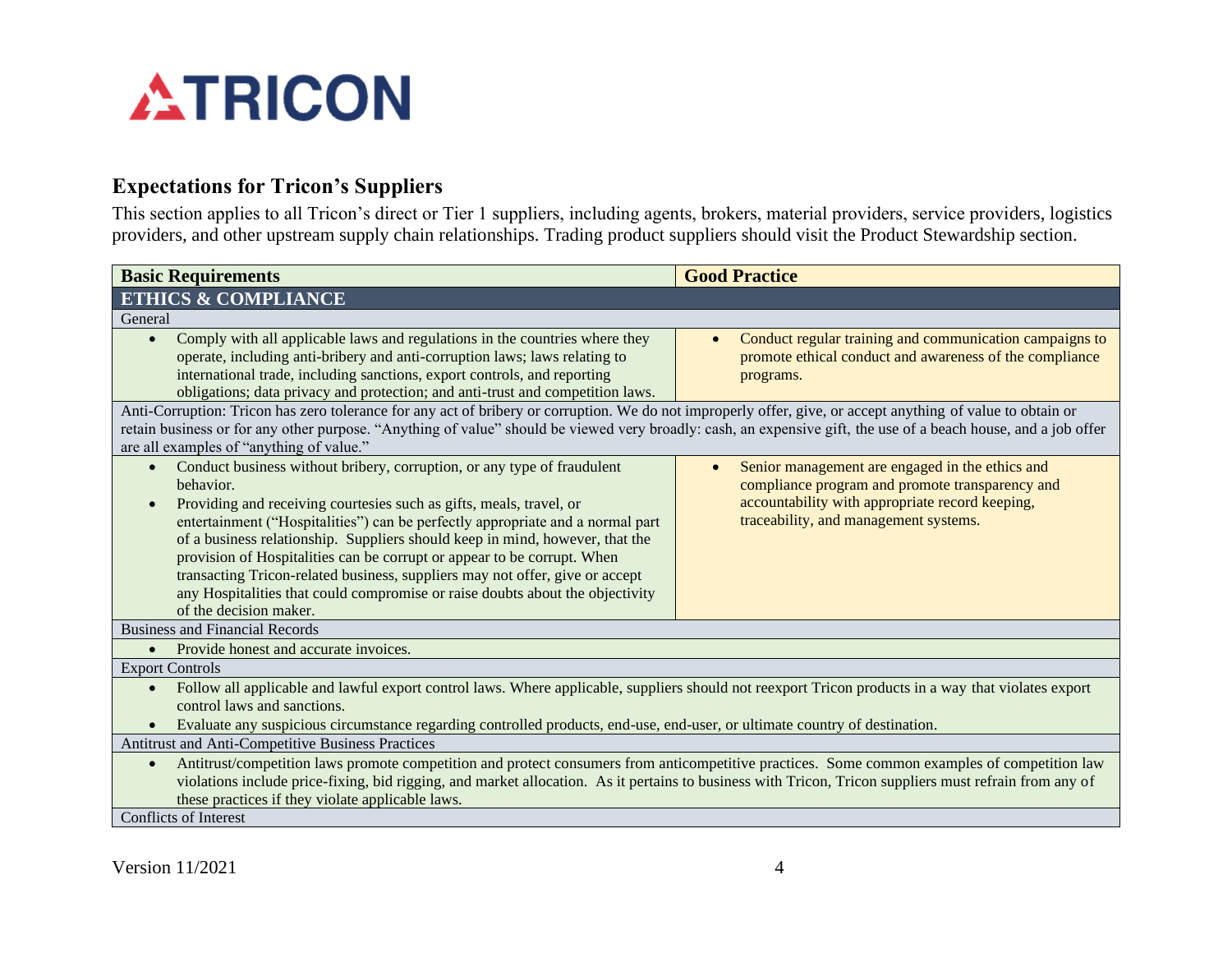

| Declare any potential conflict of interest in any business dealings with Tricon, including any ownership or beneficial interest in a supplier's business<br>by a Tricon employee, agent, close family member, government official, or other potential conflict of interest.                                                                                                                                                                                |                                                                                                                                                                                                                                                                                                                                                                                                                                                                                |  |
|------------------------------------------------------------------------------------------------------------------------------------------------------------------------------------------------------------------------------------------------------------------------------------------------------------------------------------------------------------------------------------------------------------------------------------------------------------|--------------------------------------------------------------------------------------------------------------------------------------------------------------------------------------------------------------------------------------------------------------------------------------------------------------------------------------------------------------------------------------------------------------------------------------------------------------------------------|--|
| Privacy and Data Security                                                                                                                                                                                                                                                                                                                                                                                                                                  |                                                                                                                                                                                                                                                                                                                                                                                                                                                                                |  |
| When suppliers handle personally identifiable information on behalf of Tricon, our employees or customers, then they must contractually commit to<br>$\bullet$<br>apply privacy and information security safeguards.                                                                                                                                                                                                                                       |                                                                                                                                                                                                                                                                                                                                                                                                                                                                                |  |
| <b>WORKER WELFARE &amp; HUMAN RIGHTS</b>                                                                                                                                                                                                                                                                                                                                                                                                                   |                                                                                                                                                                                                                                                                                                                                                                                                                                                                                |  |
| General: Tricon will not tolerate human rights abuses, human trafficking and/or slavery, and will not engage or be complicit in any activity that solicits or                                                                                                                                                                                                                                                                                              |                                                                                                                                                                                                                                                                                                                                                                                                                                                                                |  |
| encourages human rights abuse.                                                                                                                                                                                                                                                                                                                                                                                                                             |                                                                                                                                                                                                                                                                                                                                                                                                                                                                                |  |
| Respect human rights in communities of operation, guided by the UN Guiding Principles on Business and Human Rights, and the rights of workers,<br>$\bullet$<br>in accordance with the ILO core conventions and Declaration on Fundamental Principles and Rights at Work.                                                                                                                                                                                   |                                                                                                                                                                                                                                                                                                                                                                                                                                                                                |  |
| <b>Ethical Recruitment</b>                                                                                                                                                                                                                                                                                                                                                                                                                                 |                                                                                                                                                                                                                                                                                                                                                                                                                                                                                |  |
| Recruitment practices must be ethical, legal, voluntary, and free from<br>$\bullet$<br>discrimination. This means that workers do not pay recruitment fees, and<br>employment-related costs are covered by suppliers.<br>Provide workers clear terms of employment in a language understandable to<br>the worker.                                                                                                                                          | Promote diversity and inclusion in recruitment and pay<br>$\bullet$<br>particular attention to ensuring dignity, respect, and<br>fairness for vulnerable workers, including short-term<br>workers, women, migrants, interns, and other<br>disadvantaged workers.<br>Limit use of recruitment agencies, labor brokers, and<br>$\bullet$<br>temporary and contract workers where feasible.                                                                                       |  |
| Fair Terms and Conditions of Work                                                                                                                                                                                                                                                                                                                                                                                                                          |                                                                                                                                                                                                                                                                                                                                                                                                                                                                                |  |
| Consistently uphold terms agreed in the contract and conditions that protect<br>$\bullet$<br>worker welfare.<br>Wages and benefits comply with local law, including overtime payment, are<br>provided regularly and on time and not subject to unlawful pay deductions.<br>All overtime is voluntary.<br>Provide working hours and rest hours (at least one day per seven days or two<br>per fourteen days) in accordance with applicable ILO conventions. | Track hours worked and ensure routine working hours do<br>$\bullet$<br>not exceed 60 hours of week, including overtime. Overtime<br>is not used to replace additional workers.<br>Assess compensation practices to ensure workers are paid a<br>$\bullet$<br>living wage and that compensation is fair with equal pay<br>for equal work.<br>Recognition and promotion processes and practices are<br>$\bullet$<br>made based on worker performance, without<br>discrimination. |  |
| Freedom from Child Labor                                                                                                                                                                                                                                                                                                                                                                                                                                   |                                                                                                                                                                                                                                                                                                                                                                                                                                                                                |  |
| Suppliers shall not employ children under the age of 15. Where young<br>$\bullet$<br>workers are employed, they must not do work that is mentally, physically,<br>socially, or morally dangerous or harmful or that interferes with their<br>education.<br>Freedom from Forced Labor, Modern Slavery, and Human Trafficking                                                                                                                                | Age verification processes are in place, along with systems<br>to regularly monitor and prevent child labor. Internships<br>and educational programs are conducted with appropriate<br>wage or educational benefit compensation.                                                                                                                                                                                                                                               |  |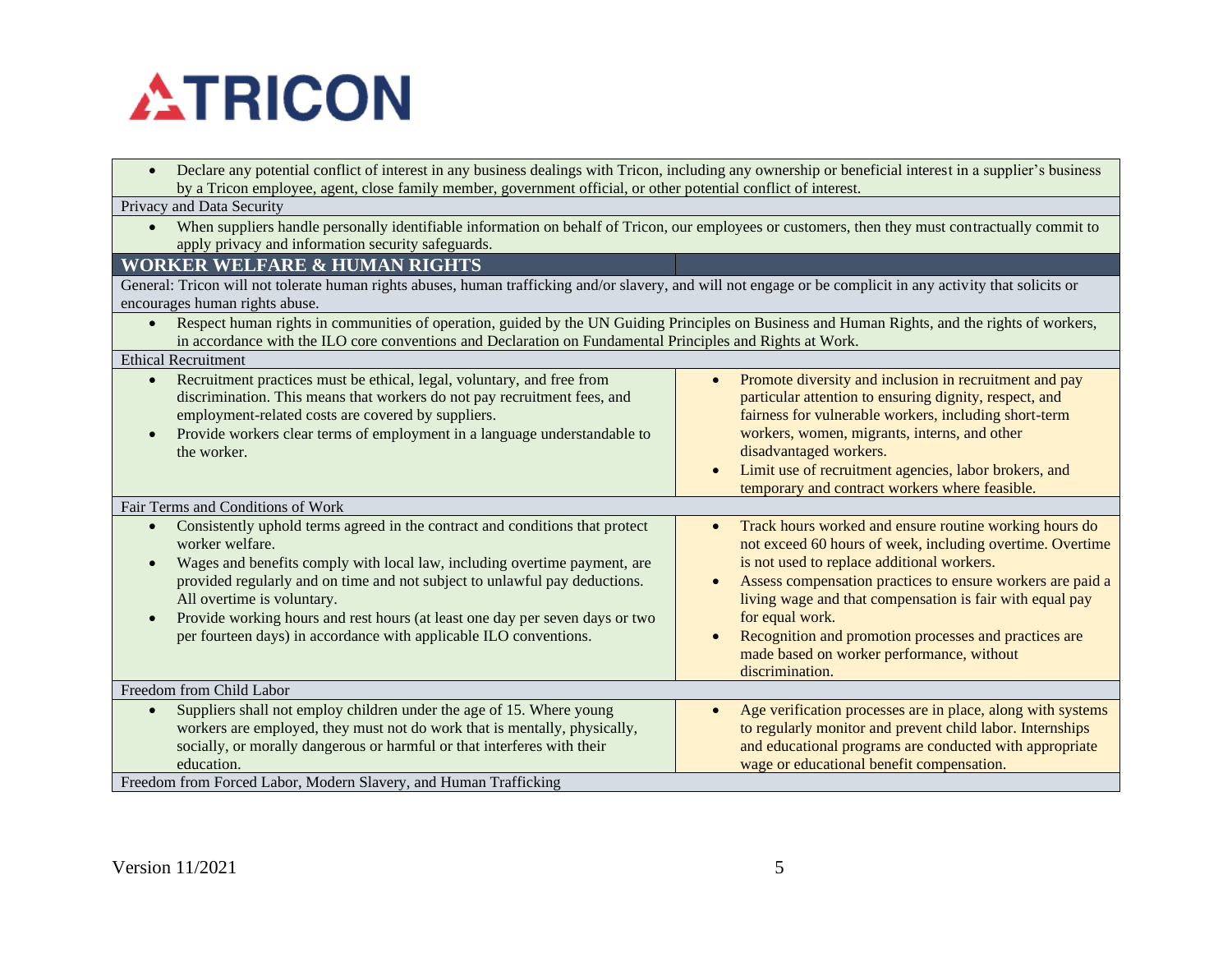# **ATRICON**

| Workers are employed voluntarily, free to change employers, and not forced,<br>$\bullet$<br>including under any threat or intimidation, to work outside of agreed terms.<br>Except for reasonable health and safety reasons, workers are free to leave<br>$\bullet$<br>supplier's facilities and to access communications outside of normal working<br>hours.<br>Not retain workers' personal documents, such as passports, without the free<br>$\bullet$<br>consent of the worker and must provide workers with access to their<br>documents in a reasonable timeframe upon request.<br>Not impose penalties for employment termination or provide loans with terms<br>$\bullet$<br>that could be construed as debt bondage or involuntary labor.<br>Provide for migrant workers to return home, where applicable, at the end of<br>$\bullet$<br>the contract, in extenuating circumstances, and/or upon reasonable notice by<br>the worker.<br>Prison labor may only be used if truly voluntary, where prisoners participate<br>$\bullet$<br>in rehabilitation or training programs in preparation for release and where the<br>terms and conditions of employment are similar to those in the local labor<br>market. | Ensure all workers are provided with a copy of their<br>$\bullet$<br>contract, in a language they can understand, and conducts<br>training with workers on their rights and welfare.<br>Conduct due diligence on any labor brokers or recruitment<br>$\bullet$<br>agencies used to prevent situations of forced labor<br>Train management on recognizing signs of forced labor.<br>$\bullet$                                                                                               |
|-------------------------------------------------------------------------------------------------------------------------------------------------------------------------------------------------------------------------------------------------------------------------------------------------------------------------------------------------------------------------------------------------------------------------------------------------------------------------------------------------------------------------------------------------------------------------------------------------------------------------------------------------------------------------------------------------------------------------------------------------------------------------------------------------------------------------------------------------------------------------------------------------------------------------------------------------------------------------------------------------------------------------------------------------------------------------------------------------------------------------------------------------------------------------------------------------------------------------|--------------------------------------------------------------------------------------------------------------------------------------------------------------------------------------------------------------------------------------------------------------------------------------------------------------------------------------------------------------------------------------------------------------------------------------------------------------------------------------------|
| Freedom from Harassment and Discrimination                                                                                                                                                                                                                                                                                                                                                                                                                                                                                                                                                                                                                                                                                                                                                                                                                                                                                                                                                                                                                                                                                                                                                                              |                                                                                                                                                                                                                                                                                                                                                                                                                                                                                            |
| Treat all workers with dignity, respect and fairness, without discrimination of<br>$\bullet$<br>any form.<br>Not subject workers to any form of harassment, including psychological,<br>$\bullet$<br>physical, verbal, intimidation, or sexual harassment or abuse.                                                                                                                                                                                                                                                                                                                                                                                                                                                                                                                                                                                                                                                                                                                                                                                                                                                                                                                                                     | Communicate anti-discrimination and anti-harassment<br>$\bullet$<br>policies to workers and provides training to management<br>and workers.<br>Have in place mechanisms and criteria to promote<br>$\bullet$<br>objective decisions and prevent bias.<br>Assess data and performance and take actions to improve<br>diversity, equity, and inclusion, such as providing<br>accommodations and flexibility to support vulnerable<br>workers and workers caring for children and dependents. |
| Health & Safety                                                                                                                                                                                                                                                                                                                                                                                                                                                                                                                                                                                                                                                                                                                                                                                                                                                                                                                                                                                                                                                                                                                                                                                                         |                                                                                                                                                                                                                                                                                                                                                                                                                                                                                            |
| Assess and manage health and safety risks and take appropriate steps to<br>$\bullet$<br>prevent work-related injuries and illnesses.<br>Ensure facilities are hygienic with adequate lighting, temperature, ventilation,<br>$\bullet$<br>sanitary facilities, drinking water, and food storage.<br>Housing provided by suppliers must comply with the IFC and EBRD<br>$\bullet$<br>Workers' Accommodation guidance.<br>Provide workers with appropriate protective equipment, training, and<br>$\bullet$<br>safeguards to conduct their work safely.                                                                                                                                                                                                                                                                                                                                                                                                                                                                                                                                                                                                                                                                    | Have effective policies and processes in place for<br>$\bullet$<br>occupational health and safety with regular risk<br>assessments, a culture of continuous improvement, and<br>ongoing training that is relevant to the worker's role and<br>associated risks.<br>Track and report health and safety near misses and<br>$\bullet$<br>incidents and analyze trends for improvements.                                                                                                       |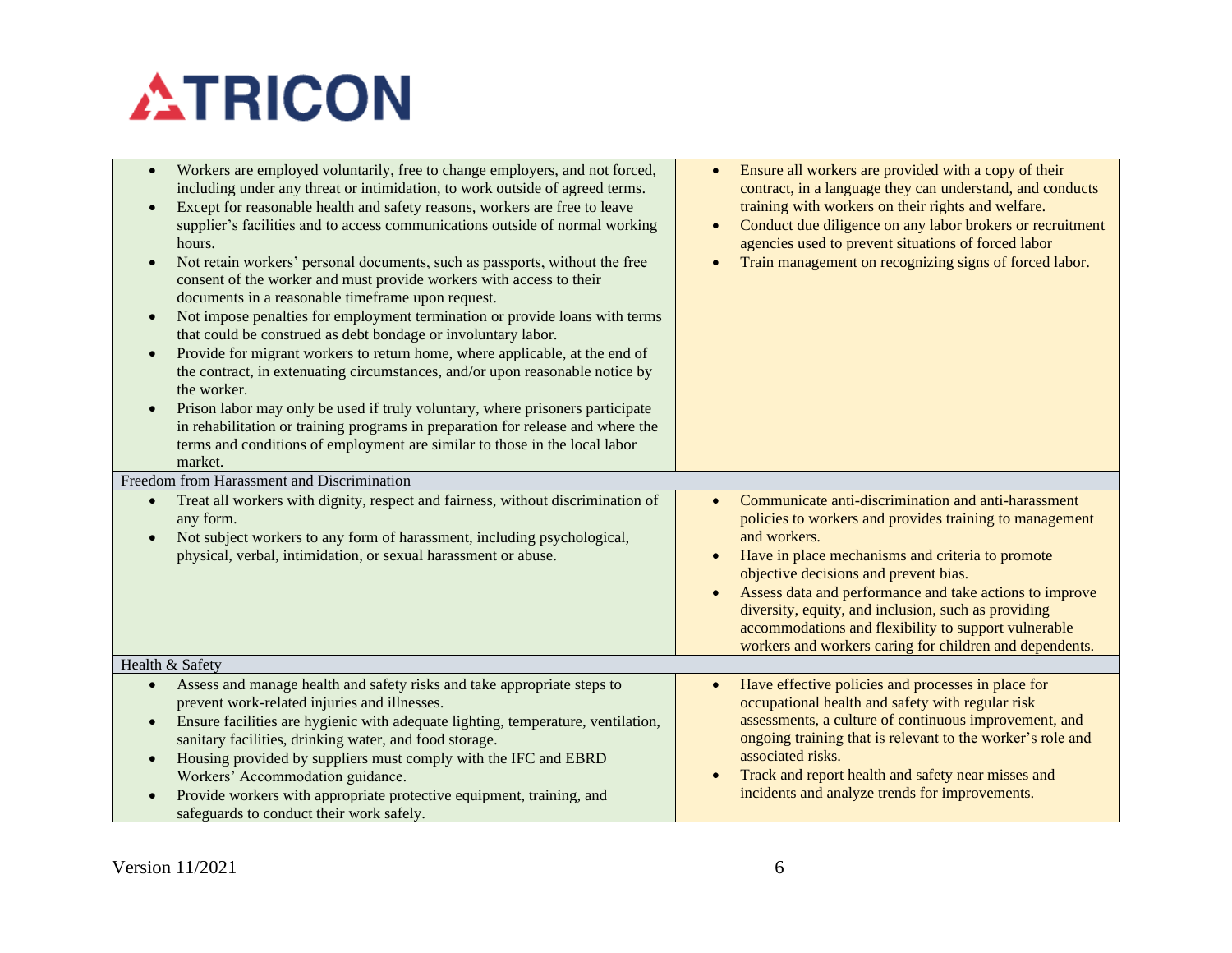# **ATRICON**

| Worker Representation and Voice                                                                                                                                                                                                                                                                                                                                                                                                                                                                                                                                                |                                                                                                                                                                                                                                                                                                                                                                                                                                                                                                                                           |  |
|--------------------------------------------------------------------------------------------------------------------------------------------------------------------------------------------------------------------------------------------------------------------------------------------------------------------------------------------------------------------------------------------------------------------------------------------------------------------------------------------------------------------------------------------------------------------------------|-------------------------------------------------------------------------------------------------------------------------------------------------------------------------------------------------------------------------------------------------------------------------------------------------------------------------------------------------------------------------------------------------------------------------------------------------------------------------------------------------------------------------------------------|--|
| Respect freedom of association and collective representation in accordance<br>$\bullet$<br>with applicable laws.<br>Not discriminate, intimidate, or penalize workers who exercise their right to<br>join or not join an organization. Where these rights are restricted under local<br>law, not hinder alternative means of independent and free association.                                                                                                                                                                                                                 | Have in place clear rules governing the activities of trade<br>$\bullet$<br>unions, in alignment with good industry practice.<br>In the absence of formal worker representation, encourage<br>social dialogue and worker committees or bodies that allow<br>workers to raise issues and promote their wellbeing.                                                                                                                                                                                                                          |  |
| <b>Access to Grievance Mechanisms</b>                                                                                                                                                                                                                                                                                                                                                                                                                                                                                                                                          |                                                                                                                                                                                                                                                                                                                                                                                                                                                                                                                                           |  |
| Ensure all workers can express concerns and have in place a process that<br>$\bullet$<br>protects workers who express concerns in good faith from retaliation.                                                                                                                                                                                                                                                                                                                                                                                                                 | Have a fair, equitable, and transparent process to raising<br>concerns with multiple channels available to workers,<br>communicated in a culturally appropriate manner.<br>Investigate and resolve grievances in a timely manner.<br>Provide access to remedy, in accordance with applicable<br>law.                                                                                                                                                                                                                                      |  |
| <b>ENVIRONMENTAL RESPONSIBILITY</b>                                                                                                                                                                                                                                                                                                                                                                                                                                                                                                                                            |                                                                                                                                                                                                                                                                                                                                                                                                                                                                                                                                           |  |
| Respect the environment in operations and have in place appropriate measures<br>to identify and manage adverse environmental impacts and comply with all<br>applicable environmental laws and regulations.<br>Maintain the appropriate environmental permits for the scope of work with<br>Tricon and, as applicable to operations, have in place environmental<br>management policies and processes to manage risks or potential impacts<br>related to water, waste, energy, hazardous materials, air emissions, spill<br>prevention and response, deforestation, or similar. | Integrate environmental considerations into business<br>processes.<br>Conduct training on environmental responsibility and<br>$\bullet$<br>communicate to increase environmental awareness.<br>Have goals and targets to support sustainability.<br>Support Tricon's aim to contribute to a circular and net<br>zero economy: offering low carbon options, minimizing<br>packaging waste, or demonstrating leadership on lifecycle<br>and waste management (e.g. product design, take-back<br>options, sustainable packaging, recycling). |  |
| SOCIAL RESPONSIBILITY IN COMMUNITIES                                                                                                                                                                                                                                                                                                                                                                                                                                                                                                                                           |                                                                                                                                                                                                                                                                                                                                                                                                                                                                                                                                           |  |
| Conduct business responsibly in communities of operation, including<br>respecting human rights in the community and the rights of Indigenous<br>Peoples, in a manner consistent with the UN Guiding Principles on Business<br>and Human Rights and the Voluntary Principles on Security and Human<br>Rights.                                                                                                                                                                                                                                                                   | Identify and address negative impacts to communities,<br>engage stakeholders responsibly and inclusively, and<br>invest in economic, environmental, cultural, and/or social<br>wellbeing.<br>Monitor how operations impact vulnerable groups and<br>integrate into decision-making issues like environmental<br>justice and social and economic inclusion.                                                                                                                                                                                |  |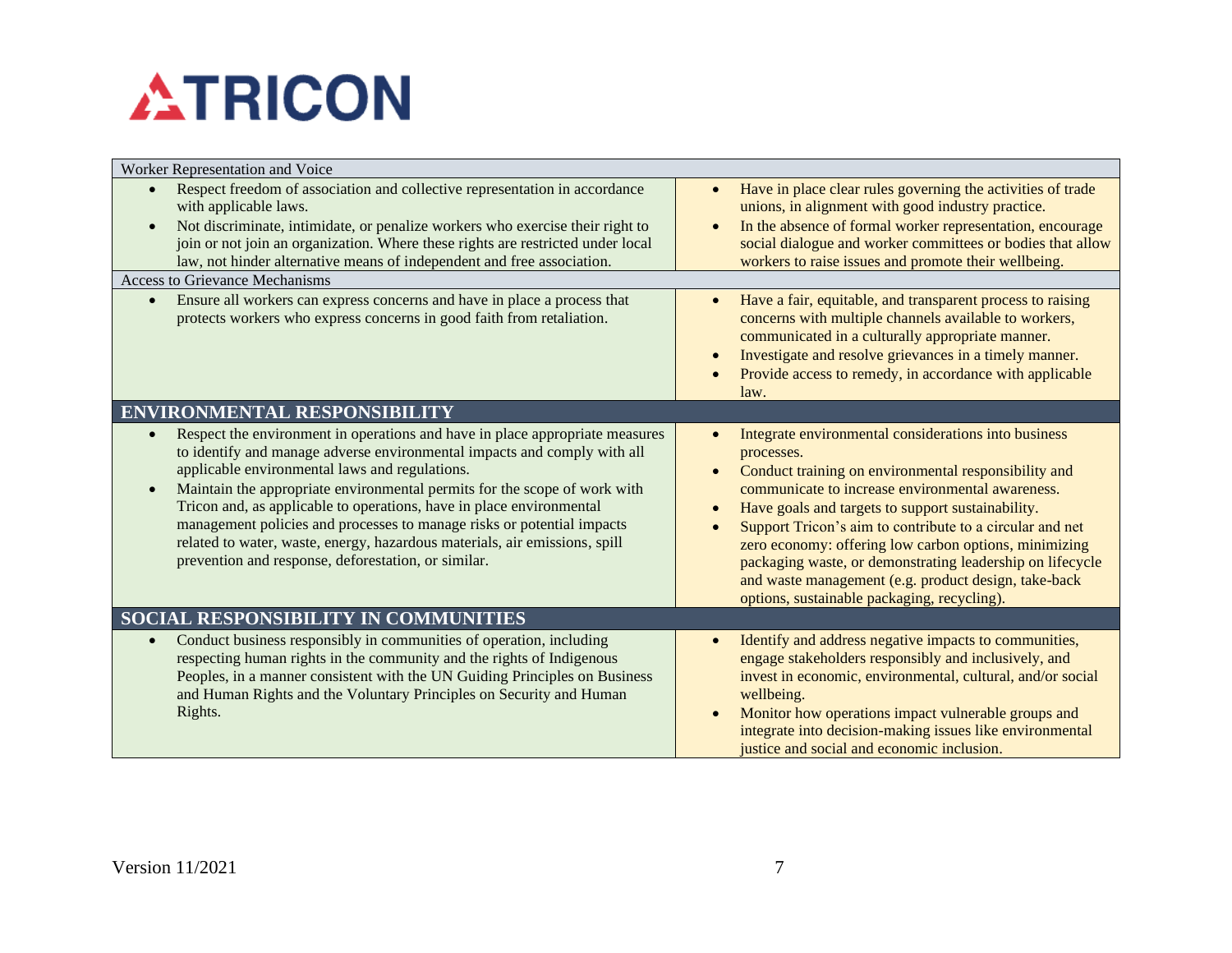

## <span id="page-7-0"></span>**SPECIFIC EXPECTATIONS FOR TRANSPORTATION AND LOGISTICS**

Tricon contributes to sustainability through optimized logistics in the movement of traded products. In addition to the requirements and good practice outlined for Tier 1 suppliers, we look to our logistics partners to collaborate together with us and other stakeholders on sustainability.

All suppliers must notify Tricon in case of emergencies related to our products, such as significant spills, contamination or pollution with the potential to seriously harm health, safety, or environment, loss of containment of hazardous materials, or similar.

### **Road Transportation**

Logistics providers engaged in road transportation, such as trucking freight, must ensure:

- Vehicles comply with local laws, are safe and road worthy, and properly maintained, including checks on breaks, lights, mirrors, engines, and tires.
- Vehicle loads respect load limits and have in place any required permits.
- Vehicles meet local emissions standards, fuel standards, and environmental regulation.
- Drivers have relevant licenses and are qualified to operate the vehicle.
- Drivers and any passengers wear seatbelts and have appropriate safety gear.
- Drivers are not under the influence of alcohol or illicit drugs and are not distracted by mobile phones or other devices while driving.

Suppliers should also consider use of low emissions vehicles, electric vehicles, clean fuels, route optimization, and other more sustainable transportation options.

### **Ocean Freight and Vessel Charters**

Ship owners, vessel charters, ocean freight, and other relevant seafarer activities must comply with applicable IMO, ILO, and flag state regulation. This includes compliance with the labor, health and safety, and employment conditions of the Maritime Labour Convention (2006). Suppliers must:

- Provide adequate working and living conditions agreed by the seafarer and ship-owner or representative
- Provide wage payment to workers at least monthly and in accordance with any applicable collective agreement
- Ensure maximum work hours and minimum rest times are in accordance with MLC 2006
- Cover costs of repatriation in case of expired employment agreement, reasonable employment termination, illness, injury, shipwreck, insolvency, sale of ship, conflict, or other similar reasons
- Ensure access to prompt medical care for seafarers when on board and in port and comply with the Neptune Declaration on Seafarer Wellbeing.
- Provide appropriate repatriation and crew relief to promote the health, safety, and wellbeing of seafarers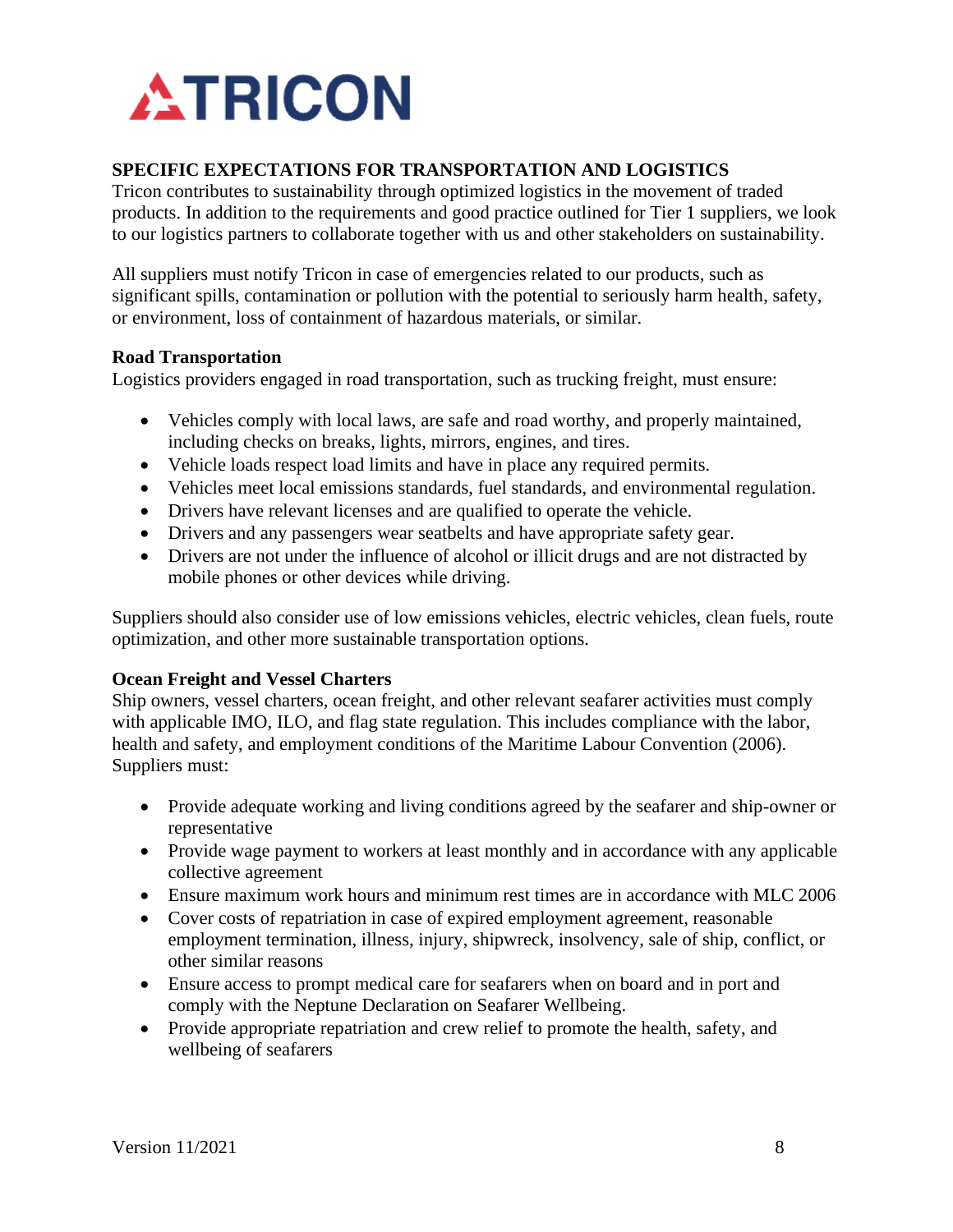# **ATRICON**

In addition to respecting the rights and welfare of seafarers, marine activities must comply with the International Convention for the Prevention of Pollution from Ships, or MARPOL, to prevent and minimize pollution from shipping. Suppliers should identify and address environmental impacts, including:

- Maintaining spill prevention and response plans
- Preventing the introduction of invasive species
- Reducing waste generation and single use plastics on board vessels
- Managing water and wastewater treatment and disposal
- Utilizing ultra low sulfur fuels, scrubbers, and other methods to reduce emissions

We encourage marine transport suppliers to contribute to the UN Sustainable Development Goal 14: Conserve and sustainably use the oceans, seas and marine resources for sustainable development. We also encourage our suppliers to align with the Sea Cargo Charter, Global Logistics Emissions Council (GLEC), or Clean Cargo initiative for assessing and disclosing climate impacts. We ask our suppliers to report their Carbon Intensity Indicator and will gradually introduce this figure into our supplier evaluation process. Suppliers and vessel owners are encouraged to consider low or zero emissions fuels, shore power at port, route optimization, and other methods to reduce emissions.

Tricon expects vessel owners to responsibly repurpose, recycle or dispose of vessels at the end of life, following good practice to avoid environmental contamination and adverse human rights impacts. The European Union provides a list of vetted shipyards that can be consulted for best practice or in compliance with the EU Ship Recycling Regulation.

## **Storage, Packaging, and Warehousing**

Suppliers providing storage or packaging for traded products, such as terminals and warehouses, are expected to have good practices in place:

- Spill prevention and response plans
- Controls to limit fugitive or venting emissions
- Air pollution controls and efforts to minimize pollution
- Measures to avoid contamination of soil, groundwater, marine ecosystems, etc.
- Measures to avoid negative health impacts on workers and local communities

Storage facilities may also have impacts related to environmental justice, land use, rights of Indigenous Peoples, and biodiversity. Suppliers should ensure their facilities are designed, built, operated, and decommissioned with respect for human rights.

Where available, we ask our storage suppliers to provide carbon footprint data based on the throughput or area occupied by our products. We encourage suppliers providing us with packaging to support the New Plastics Economy Global Commitment or put in place similar goals to make packaging reusable, recyclable, biodegradable, or compostable.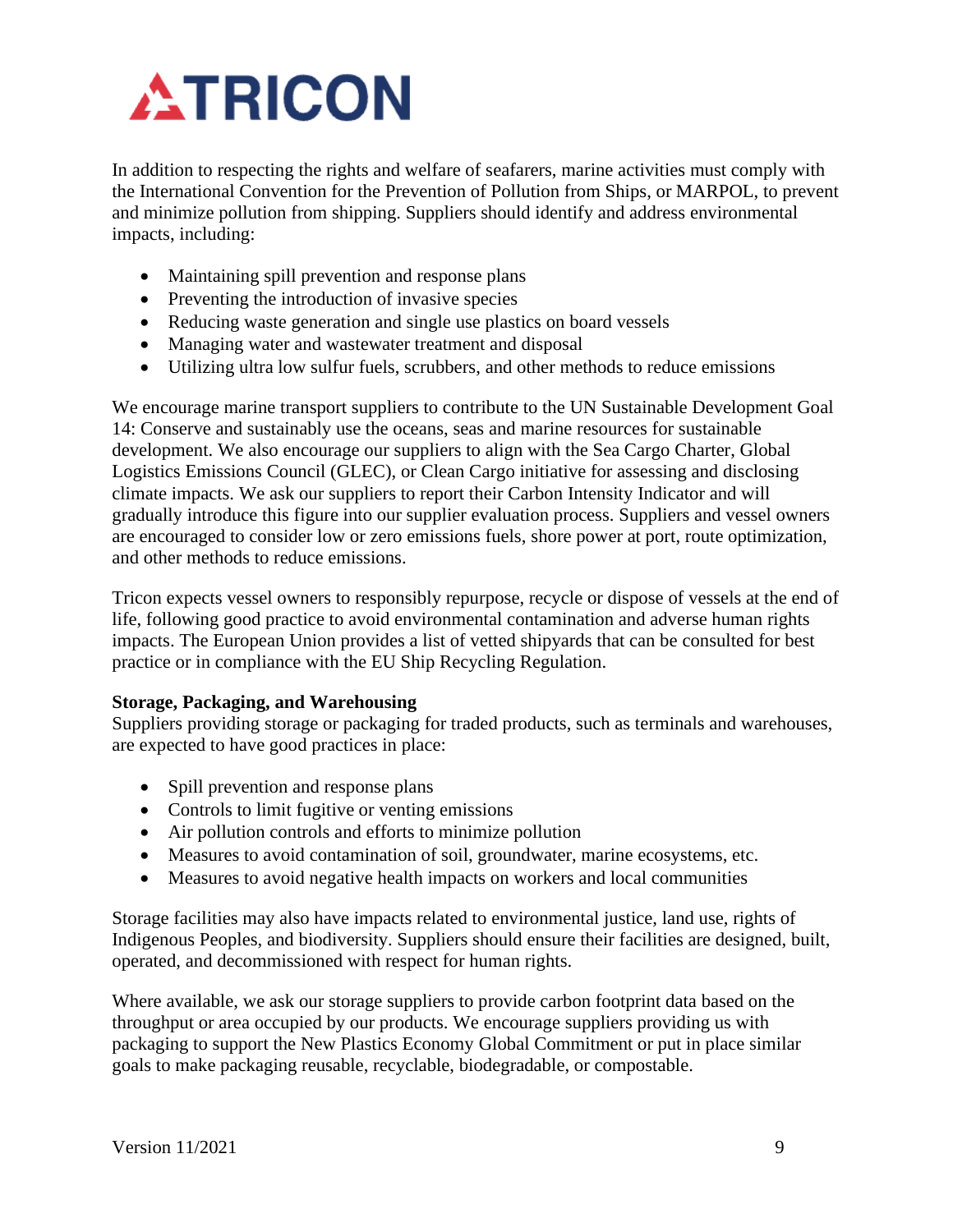

# <span id="page-9-0"></span>**Expectations for Product Counterparties (Trading)**

We expect those we purchase products from and those who purchase products from us to:

- Respect people, the environment, communities, and human rights in producing products, processing products, and using products
- Uphold all ethics and compliance principles and laws, as detailed in the [supplier section](#page-3-0)
- Maintain and, where applicable, provide the appropriate safety data sheets, regulatory documents, and traceability declarations
- Where applicable, disclose the origins of products supplied to Tricon
- Respect biodiversity, land use, and high conservation areas in the community
- Respect land and cultural rights of individuals, the local community, and Indigenous Peoples
- Ensure that "energy cropping" is not threatening the food security of the local community
- Use products properly, safely and responsibly and not for any illicit or illegitimate purposes or to fund adverse human rights impacts

We value relationships with businesses who proactively identify more sustainable methods and practices to produce, process, and use products and encourage companies we work with to take a lifecycle approach and consider responsible end use of products in linear models.

We also ask our business partners to join with us in contributing to a more circular economy, integrating the principles of eliminating waste and pollution, circulating products and materials, and regenerating nature, into their decision-making and processes. We are members of the Alliance to End Plastic Waste and invite our counterparties to join us in the ambition to end plastic waste in the environment.

## **ACCESS TO FINANCING**

Tricon helps connect people and businesses to products they need. We regularly provide financing and credit to support our customers. All financial transactions must comply with Tricon's ethics and compliance program. Credit should be used only for the intended purpose and should not contribute to adverse human rights impacts.